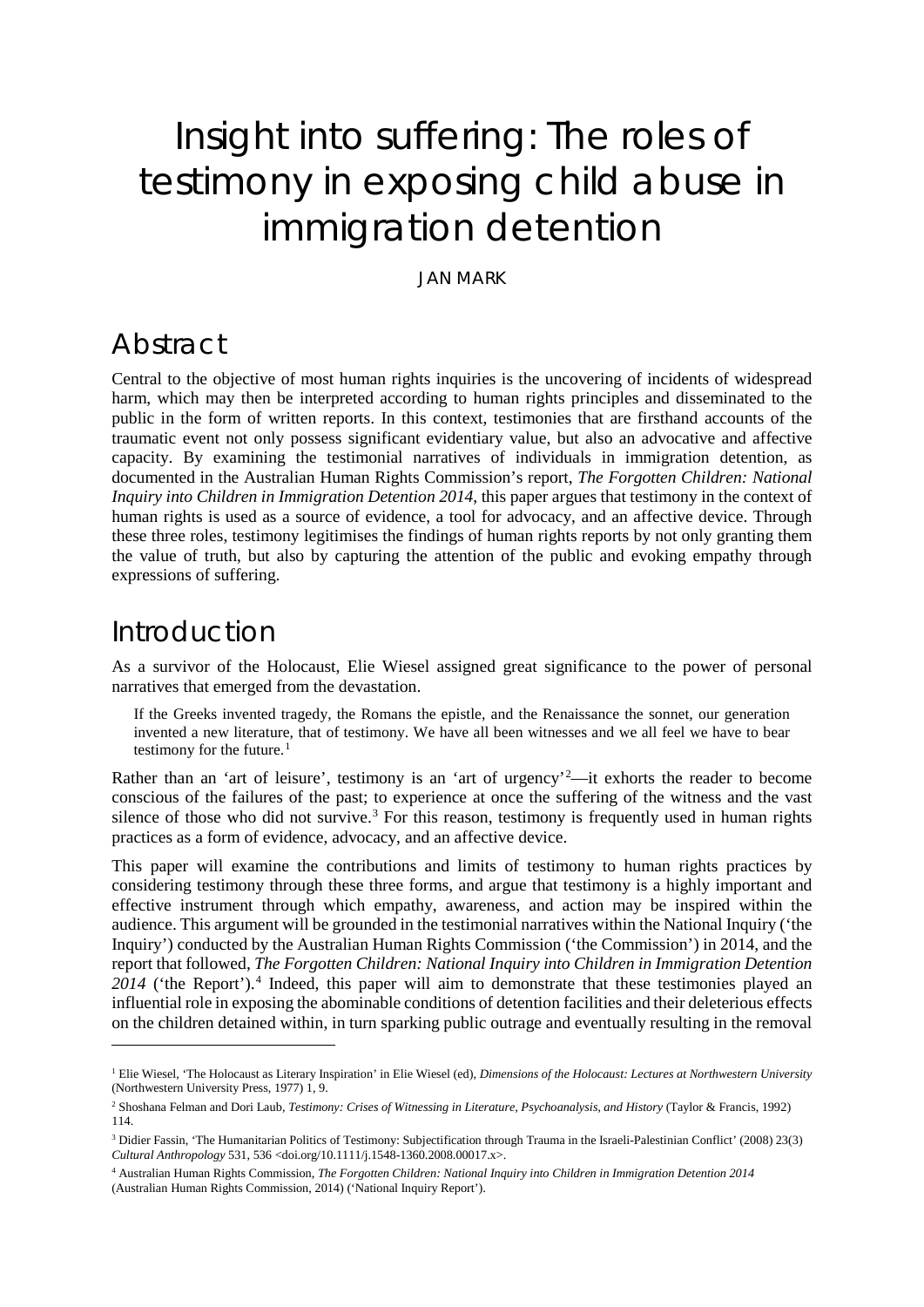of all children from Nauru in February 2019. The first section of this paper will give an overview of Australia's asylum seeker policy, and the methodology of the Inquiry. The second section will explore the use of testimony in human rights practices, and the final section will consider the use of testimony within the Inquiry as a form of evidence, a tool for advocacy, and an affective device.

## 1.1 Australia's asylum seeker policy

Recent decades have seen a significant influx of asylum seekers and internally displaced persons across the globe, borne out of numerous protracted conflicts and systemic persecution. From the European Migrant Crisis in 2015 to the Trump administration's separation of families arriving across the US– Mexico border, the issue of asylum seekers has proven to be highly controversial within the international community. In the last 10 years, many Western nations have unveiled increasingly stringent immigration policies in attempts to preserve the security of their borders, often at the expense of the safety and human rights of asylum seekers under their custody.

Australia has been no exception to this trend. Since 1994, the Australian government has imposed a system of mandatory immigration detention on all unlawful noncitizens in Australia, including asylum seekers who have arrived without valid visas.[5](#page-1-0) This policy, as provided in section 196 of the *Migration*  Act 1958 (Cth),<sup>[6](#page-1-1)</sup> has resulted in the detention of hundreds of children in mainland and offshore processing centres, with no means of seeking protection or settlement.[7](#page-1-2) Based on increasing concerns regarding the prolonged detention of children and adults, exacerbated by the suspension of claims processing under the Rudd Government, the Commission launched the Inquiry into children in immigration detention in 2014.

# 1.2 Methodology of the Inquiry

Over the course of eight months, the Inquiry was tasked with investigating the alignment of Australia's immigration policies and practices with its international human rights obligations, as well as the effects of detention on the health and wellbeing of these children. Commission teams visited 11 detention facilities, including the Christmas Island Detention Centre. Data was gathered from 1,129 participants through a standardised questionnaire on the health impacts of detention, and children and their families provided testimonies through personal interviews on their experiences in the facilities.[8](#page-1-3) Five public hearings were held across Australia, and witnesses included representatives of the Department of Immigration and Border Protection, medical and child welfare professionals who worked with children in immigration detention, representatives from non-government organisations (NGOs), and former child detainees, among others.<sup>[9](#page-1-4)</sup> The Inquiry also received submissions from schools, medical service providers and NGOs, and held focus groups with former child detainees who attested to the persisting effects of detention on their wellbeing.<sup>[10](#page-1-5)</sup> Ultimately, the Inquiry found that the protracted nature of mandatory immigration detention had an acutely detrimental impact on the health and development of children, in unequivocal violation of Australia's human rights obligations under the *Convention of the Rights of the Child* (CRC).<sup>[11](#page-1-6)</sup>

<span id="page-1-0"></span><sup>5</sup> Terry Hutchinson and Fiona Martin, 'Australia's Human Rights Obligations Relating to the Mental Health of Refugee Children in Detention' (2004) 27 *International Journal of Law and Psychiatry* 529, 531 <doi.org/10.1016/j.ijlp.2004.08.005>.

<span id="page-1-1"></span> $6$  Migration Act 1958 (Cth) s 196.

<span id="page-1-2"></span><sup>7</sup> National Inquiry Report (n 4) 10.

<span id="page-1-3"></span><sup>8</sup> National Inquiry Report (n 4) 11.

<span id="page-1-4"></span><sup>9</sup> Australian Human Rights Commission, *Transcripts from the Inquiry's Public Hearings* (11 June 2014) <www.humanrights.gov.au/ourwork/asylum-seekers-and-refugees/transcripts-inquirys-public-hearings>.

<span id="page-1-5"></span> $10$  National Inquiry Report (n 4) 12.

<span id="page-1-6"></span><sup>&</sup>lt;sup>11</sup> Convention on the Rights of the Child, opened for signature 20 November 1989, 1577 UNTS 3 (entered into force 2 September 1990) ('*CRC*').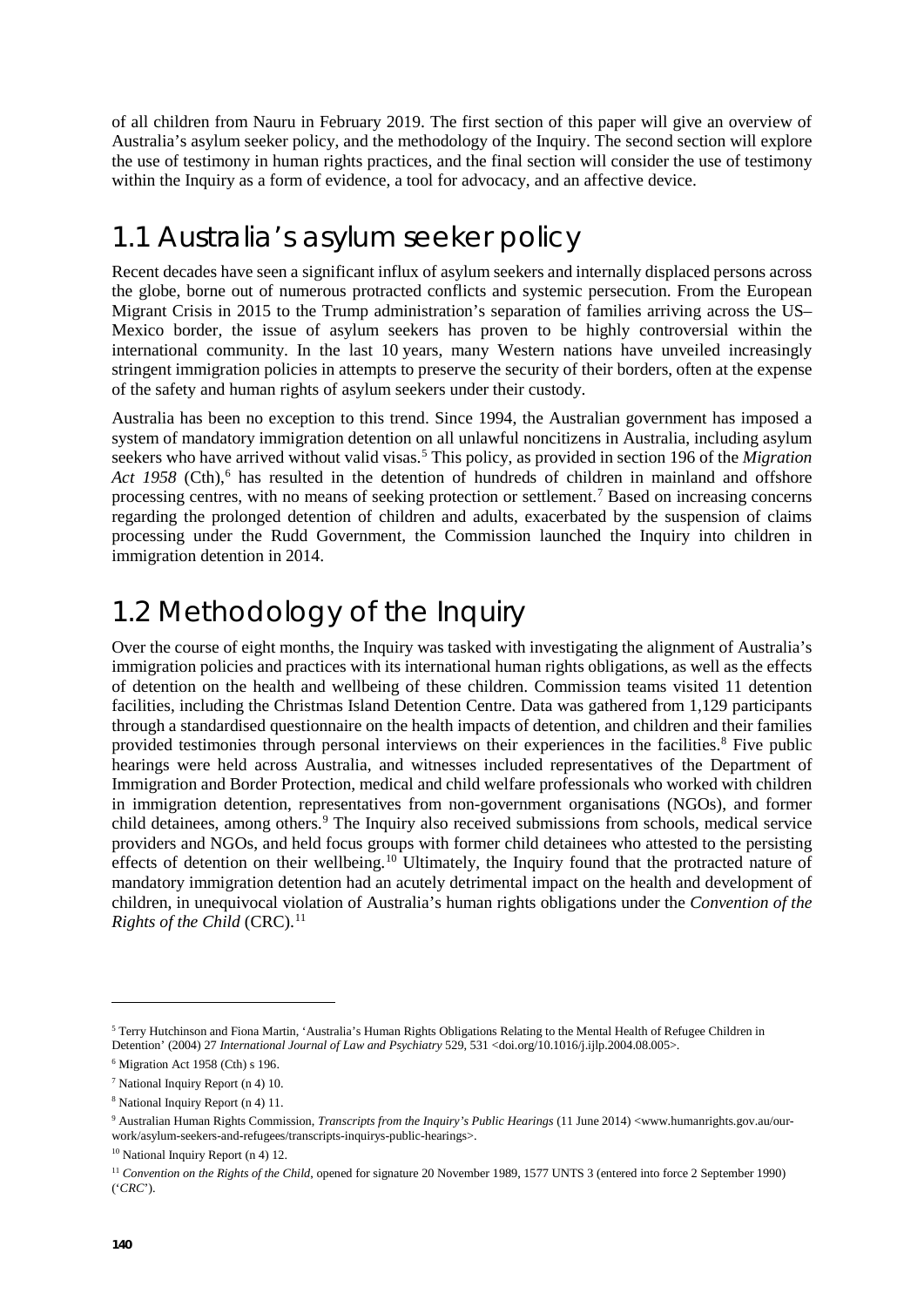# 2.1 Testimony and its relationship with human rights

The term 'testimony' is inherently ambiguous. On one hand, a testimony may be a profession of religious faith. On the other, a testimony is a form of evidence, the statement of a witness in court bound by oath to tell the truth. Somewhere between lies the testimony that takes the form of a personal narrative of an individual who bears witness to a traumatic event, contributing their experience as an emblem of a greater historical movement. Indeed, this is the intrinsic nebulosity of 'testimony' as a concept: while it includes stories of personal experience that may not be externally verifiable, as an address to an audience, each account seeks to be regarded as evidence of truth.

How, then, should we approach the concept of testimony within the context of human rights? Casting our minds to the birth of the Universal Declaration of Human Rights (UDHR)<sup>[12](#page-2-0)</sup> in 1948, we might recall that humanity was in a state of moral indignation—we had undergone two cataclysmic World Wars, the latter further scourged by the horrors of the Holocaust and Japanese mass killings. As the articulation of the fundamental rights and freedoms for every individual, the UDHR became the document that sought to bind a fractured international community together, in pursuit of a future that valued human dignity and peace. This transformation of the international community has laid the foundations for the emergence of personal testimonies into the public sphere through human rights advocacy.

# 2.2 Testimony in human rights practices

Most human rights inquiries seek to uncover and subsequently represent evidence of incidents of widespread harm, which may then be interpreted according to human rights principles and disseminated to the public in the form of written reports.[13](#page-2-1) In this context, testimonies that are firsthand accounts of the traumatic event are increasingly espoused, not only for their evidentiary value but also for their advocative and affective capacity. From the surfacing of Holocaust narratives to the disclosures of abuses in South Africa's Truth and Reconciliation Commission, testimonies have forced the public to bear witness to the suffering of victims of gross human rights violations. This has had the effect of legitimising such experiences of trauma while eliciting compassion and awareness from the international society, with the aim of precipitating meaningful social change.<sup>[14](#page-2-2)</sup>

Indeed, though ostensibly presented as objective fact, testimonies in the hands of human rights activists are frequently engaged for their ability to invoke a sense of empathy and obligation in the reader, soliciting political action. Testimony in the context of human rights is thus used as a source of evidence, a tool for advocacy, and an affective device. The following section will consider the contributions and limitations of testimony to human rights practice through these three functions, by examining the effect of testimonial narratives within the Inquiry.

### 3.1 Testimony as evidence

The legitimacy of testimony as a form of evidence for the purposes of human rights practices may be derived from analysis of the two forms of 'witness'. The first is the *testis*, an impartial observer of an event, who is heard and believed on the basis of their apparent neutrality.[15](#page-2-3) The second is the *superstes*, the survivor of the ordeal, whose account is empowered by the affective nature of their experience.<sup>[16](#page-2-4)</sup> This affect represents the link to the past—it is the means by which the audience may access a memory; by considering its *effect* on the subject and *affect* on the reader, we may begin to understand the trauma.

<span id="page-2-0"></span><sup>12</sup> *Universal Declaration of Human Rights*, GA Res 217A (III), UN GAOR, 3rd sess, 183rd plen mtg, UN Doc A/810 (10 December 1948) ('*UDHR*').

<span id="page-2-1"></span><sup>13</sup> Meg McLagan, 'Principles, Publicity and Politics: Notes on Human Rights Media' (2003) 105(3) *American Anthropologist* 605, 606  $\leq$ doi.org/10.1525/aa.2003.105.3.605 $>$ .

<span id="page-2-2"></span><sup>14</sup> Kay Schaffer and Sidonie Smith, 'Venues of Storytelling: The Circulation of Testimony in Human Rights Campaigns' (2004) 1(2) *Life Writing* 3, 14 <doi.org/10.1080/10408340308518258>.

<span id="page-2-3"></span><sup>15</sup> Fassin (n 3) 535.

<span id="page-2-4"></span><sup>16</sup> Ibid.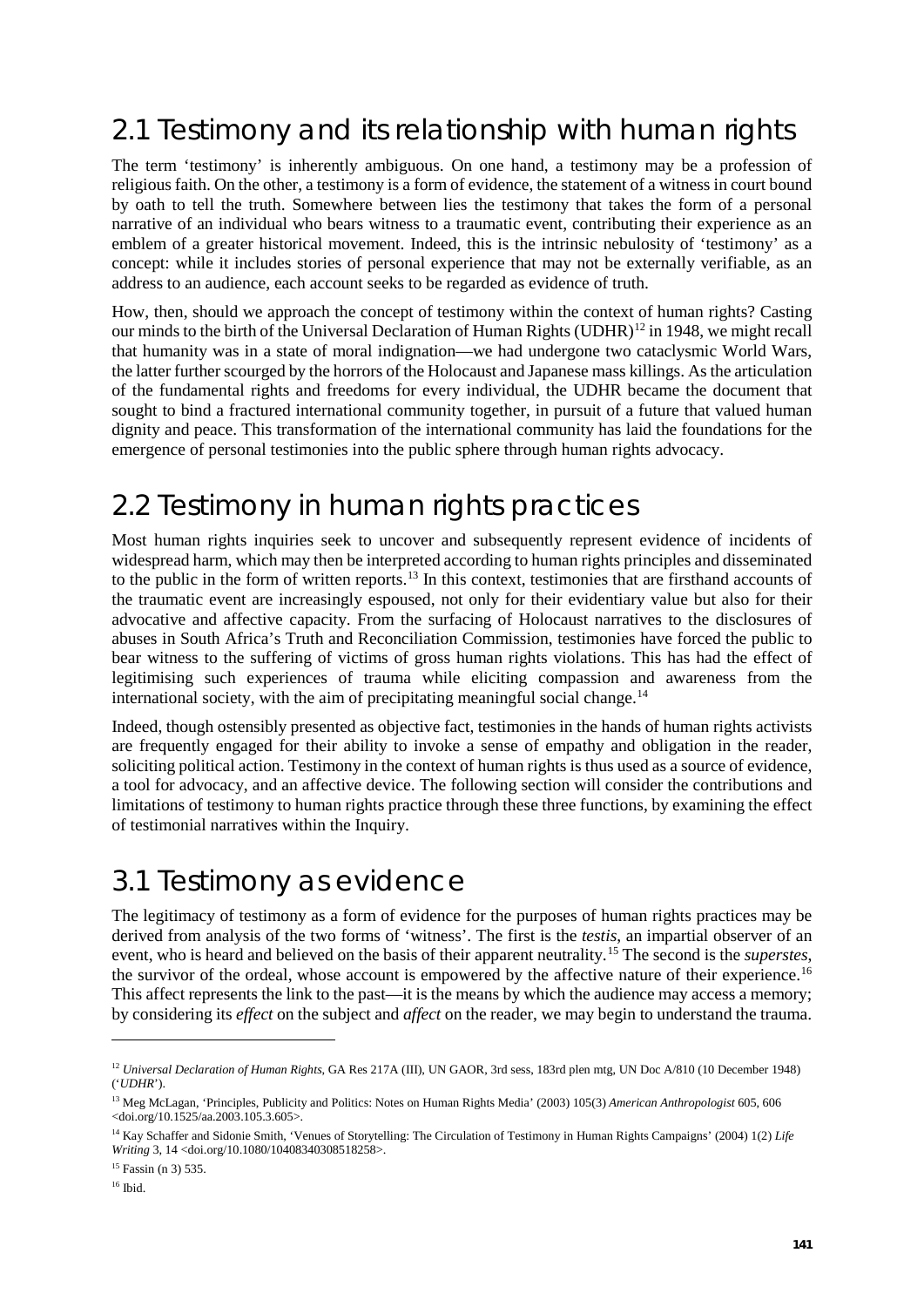The testimonies of these two witnesses are both credible, but for contrasting reasons. The veracity of the *testis*' testimony is derived from their objectivity, while the testimony of the *superstes* is considered authentic due to their subjective perception as one who has experienced the event.

The Inquiry sought testimonies from both forms of witness, *testis* and *superstes*, in order to obtain reliable information on the conditions of detention facilities and the experiences of the children and families within them, so as to ascertain whether or not violations of human rights had occurred. A total of 1,129 children and parents in detention were interviewed, and 41 witnesses gave testimonies at the public hearings.[17](#page-3-0) This allowed witness statements to be corroborated against each other, thereby protecting against inconsistencies in personal memory. Through these testimonies, along with in-person assessments and investigations, the Commission was able to establish that, on numerous occasions, children were unable to enjoy their rights under articles  $6(2)$ ,  $19(1)$ ,  $24(1)$ ,  $27$ , and  $37(c)$  of the CRC.<sup>[18](#page-3-1)</sup>

For example, Bashir Yousufi, a former child detainee, stated at the first public hearing:

I saw other kids in detention centre. Many other kids. They were hanging themselves. They are cutting themselves ... the Australian Government they will kill you very slowly with your mind.<sup>[19](#page-3-2)</sup>

Yousufi also indicated that he had a 'mental problem' during his detention, and that he 'didn't feel safe when [he] was in the detention centre'. [20](#page-3-3) Yousufi's experience as a *superstes*, a survivor of immigration detention, was substantiated by the psychiatric professionals who worked with children in immigration detention, occupying the role of *testis* as third-party witnesses of detention conditions. Many attested in their testimonies to the detriment of mandatory detention to children and young people's mental health and psychological development.<sup>[21](#page-3-4)</sup> In their judgments on the children's behaviour and the markings of self-harm, the silent evidence provided by the children's bodies served to affirm the honesty of Yousufi's narrative.<sup>[22](#page-3-5)</sup> These testimonies were then further corroborated by the responses of children and parents in detention to questionnaires provided by the Commission, of whom 85 per cent indicated that their emotional and mental health had been affected while in detention.<sup>[23](#page-3-6)</sup>

This cross-examination of testimonies and responses thus allows the audience to accept the personal narrative of Yousufi as legitimate evidence of the severe effects of mandatory detention on the mental health of children. In this way, testimony contributes to the human rights practice of the Inquiry by evidencing the violation of Australia's obligations under article 24(1) of the CRC, to ensure that children have the right to enjoy the highest attainable standard of health.<sup>[24](#page-3-7)</sup>

Even so, testimony as a form of evidence to human rights practices possesses certain limits. As Kay Schaffer and Sidonie Smith pointed out, the evidentiary requirement of corroboration across multiple witnesses 'renders the individual story less important than the accumulation of many stories of violation', to be repeatedly told in a certain format.[25](#page-3-8) This is most evident in the way the Commission obtained responses from children and parents in detention through a standardised questionnaire, then collated their responses into straightforward charts, converting each individual experience into a measurable percentage. Indeed, it seems most ironic that the witnesses—who at the time of the Inquiry were experiencing the violations—were denied an opportunity to have the full extent of their experiences communicated to the public; their voices instead consigned to statistics and minor quotes. This format may allow the reader to easily comprehend the scope and extremity of the violations, and readily achieves the objective of the Inquiry, in clearly identifying and evidencing the rights violations

<span id="page-3-0"></span> $17$  National Inquiry Report (n 4) 42.

<span id="page-3-1"></span><sup>18</sup> Ibid 75.

<span id="page-3-2"></span><sup>19</sup> Australian Human Rights Commission, 'Sydney Public Hearing', *National Inquiry into Children in Immigration Detention 2014*, 4 April 2014 (Bashir Yousufi) <www.humanrights.gov.au/sites/default/files/Mr%20Yousufi.pdf> 1-2.

<span id="page-3-3"></span> $20$  Ibid 3.

<span id="page-3-4"></span><sup>21</sup> See, for example, Australian Human Rights Commission, 'Sydney Public Hearing', *National Inquiry into Children in Immigration Detention 2014*, 4 April 2014 (Dr Sarah Mares) <www.humanrights.gov.au/sites/default/files/Dr%20Mares.pdf>; see also the testimonies of Professor Karen Zwi, Dr Choong-Siew Yong, and Professor Louise Newman.

<span id="page-3-5"></span><sup>&</sup>lt;sup>22</sup> Schaffer and Smith (n 14) 6.

<span id="page-3-6"></span><sup>&</sup>lt;sup>23</sup> National Inquiry Report (n 4)  $58-59$ .

<span id="page-3-7"></span><sup>24</sup> *CRC* art 24(1).

<span id="page-3-8"></span> $25$  Schaffer and Smith (n 14) 6.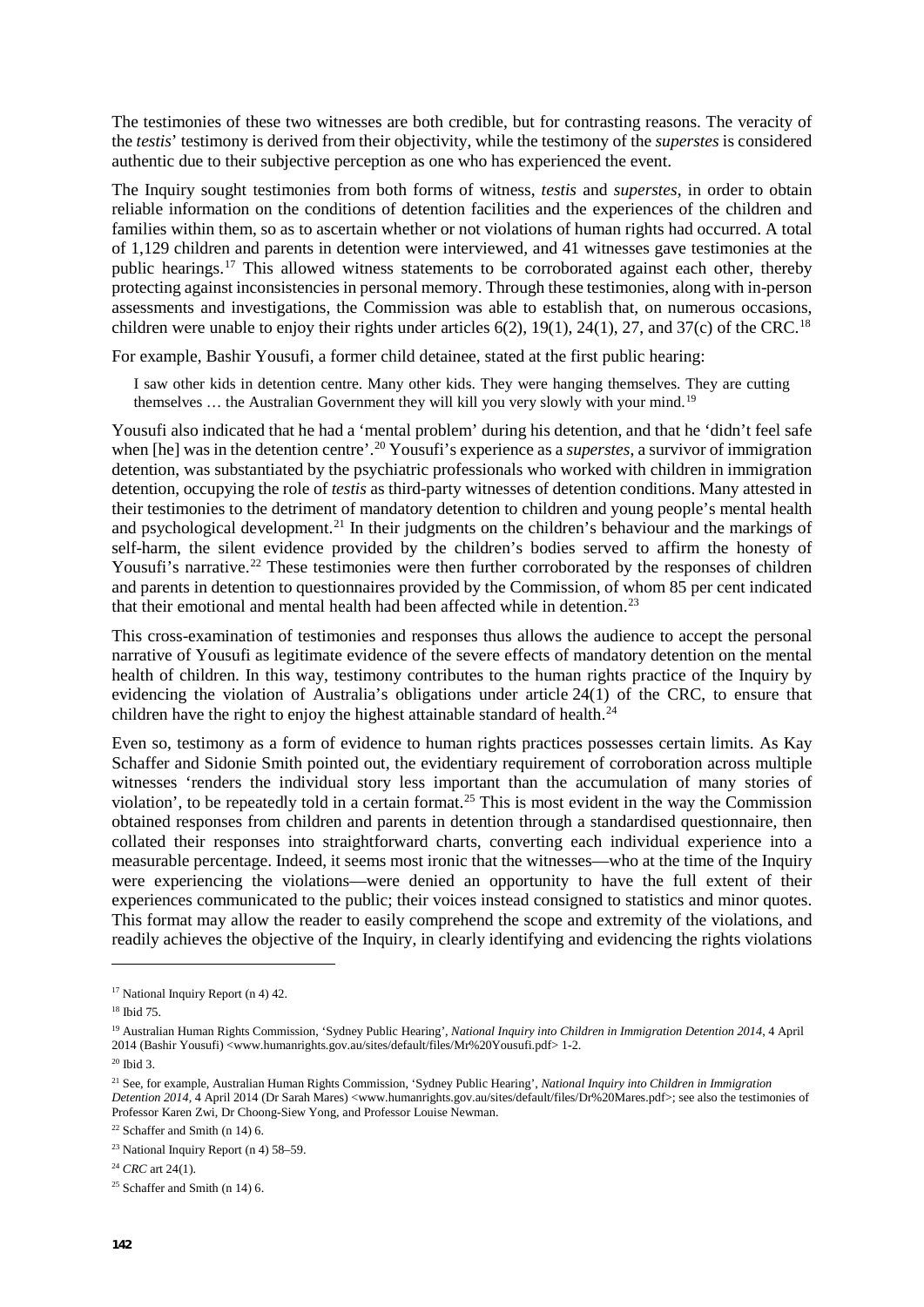of children in immigration detention. However, it strips testimony's emotional nuance to data and figures. It obfuscates the value of *superstes*' narratives of suffering as a legitimate form of evidence.

#### 3.2 Testimony as advocacy

As these limits imply, what is presented as 'truth' can also be manipulated. We must ask: who is presenting the testimony, and how are they doing so? Didier Fassin has demonstrated how the boundaries between the *superstes* and the *testis* can be blurred. The survivor, as *superstes*, becomes the *testis* when they bear witness on behalf of the dead. Human rights activists, though inhabiting the structural position of the *testis*, often appropriate the authority to speak for the *superstes*, employing the emotional affect of their experience to lend the weight of truth to a particular cause.<sup>[26](#page-4-0)</sup> Although personal narrative as a form of testimony may certainly be used as an educational tool, a frequent consequence of using testimony as a form of advocacy is that it comes pre-framed within the structure of existing human rights norms.<sup>[27](#page-4-1)</sup> Thus, in the context of human rights practices, what is often communicated is the activist's moral agenda: the victim's narrative is merely supplementary, disenfranchised of the value of its own experience.<sup>[28](#page-4-2)</sup>

This aspect of the use of testimony as advocacy is clearly apparent in the Inquiry. Members of the public were permitted to attend the Inquiry's public hearings, which were livestreamed and recorded, with the transcripts of the witnesses' testimonies readily available on the Commission's website.[29](#page-4-3) Yousufi's description of the Taliban's tyrannisation of his family is a pertinent illustration of how the Inquiry utilised his suffering in order to appeal to the audience:

Taliban did kill my father, I don't have any father anymore in this world … they were trying to kill me to take my land or take anything that I have … The other reason they were trying to kill me … because I am Shia, I am Muslim and do pray  $\dots$  which is a religious issue that I have in Afghanistan.<sup>[30](#page-4-4)</sup>

Yousufi continued to describe how his mother died of illness two years after his father passed, and that the only family he has left are his three younger brothers in Pakistan, whose safety remains threatened due to their faith.<sup>[31](#page-4-5)</sup> Perhaps unknowingly (or knowingly on the part of rights advocates), Yousufi's account used the pathos of child vulnerability and parental bereavement to illustrate the trauma of religious persecution and forced displacement. By allowing him to give his testimony in a public setting, the Inquiry may be said to have treated Yousufi's experience as a tool for advocacy, embedding his narrative within the broader discourse of human rights violations in immigration detention, in order to construct a successful case and precipitate public action.

However, does the exposure of human rights abuses through these means justify the co-opting of personal experiences to a larger cause? It may be argued that testimony as advocacy contributes significantly to human rights practices by instantly capturing the attention of the audience. Through such public hearings and human rights reports, testimonies have the power to subvert the discourse of the government responsible for the violations, by arousing nationwide—and even international attention to human rights abuses. As Rosanne Kennedy has conceived, there exists a 'circulatory matrix' through which human rights testimonies may travel transnationally, creating a memory across national borders, thereby engendering moral and political support.<sup>32</sup>

<span id="page-4-0"></span><sup>26</sup> Fassin (n 3) 554.

<span id="page-4-1"></span><sup>27</sup> Ian Patel, 'The Role of Testimony and Testimonial Analysis in Human Rights Advocacy and Research' (2012) 1(2) *State Crime Journal* 235, 244.

<span id="page-4-2"></span><sup>28</sup> Ibid.

<span id="page-4-3"></span><sup>29</sup> Australian Human Rights Commission (n 9).

<span id="page-4-4"></span><sup>30</sup> Bashir Yousufi (n 19) 4.

<span id="page-4-5"></span> $31$  Ibid.

<span id="page-4-6"></span><sup>32</sup> Rosanne Kennedy, 'Moving Testimony: Human Rights, Palestinian Memory, and the Transnational Public Sphere' in Chiara de Cesari and Ann Rigney (eds), *Transnational Memory: Circulation, Articulation, Scales* (Walter de Gruyter GmbH & Co, 2014) 51, 54.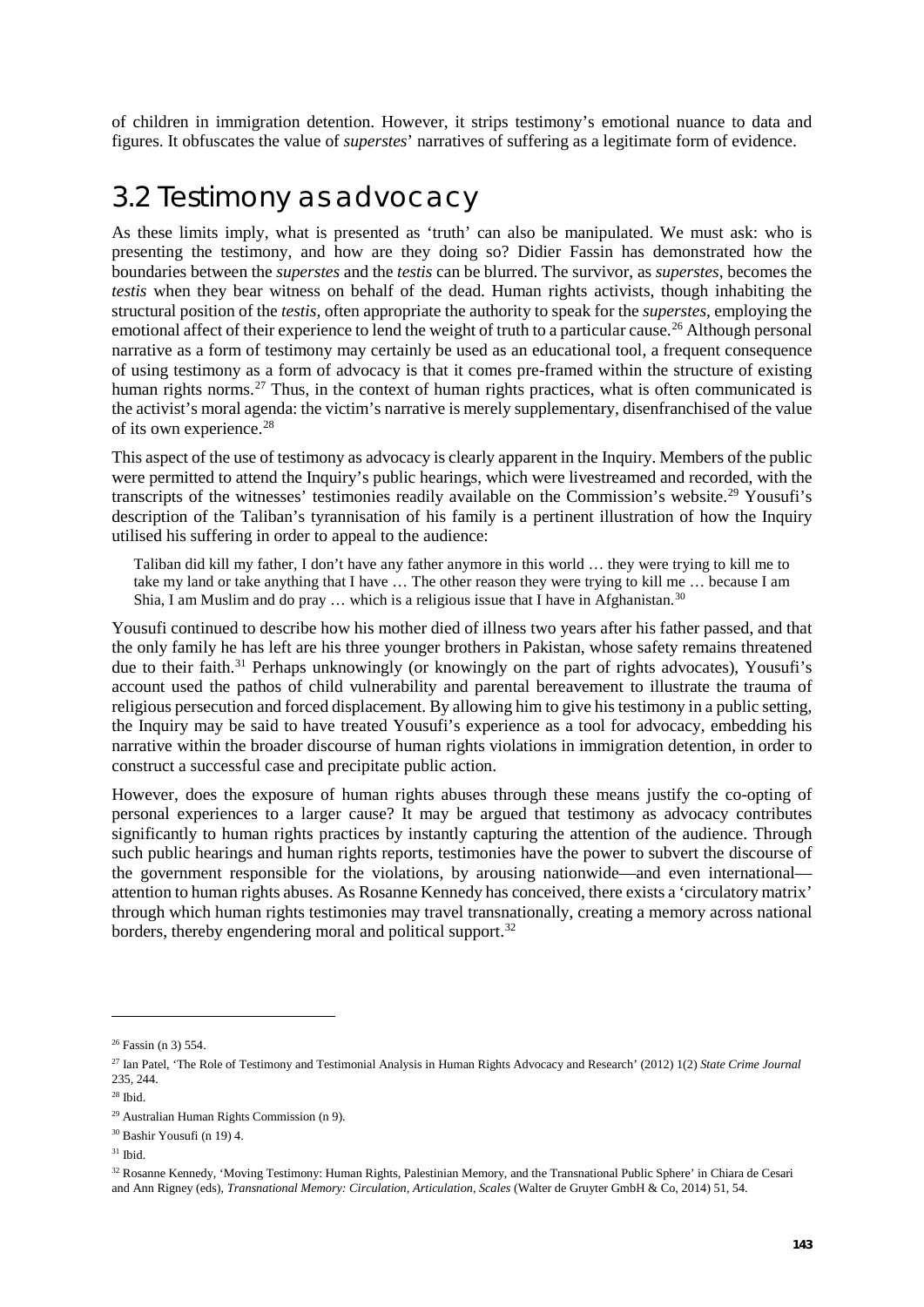An example of this may be found in the collection of incident reports from the Nauru detention centre on *The Guardian* (obtained independently from the Inquiry),<sup>[33](#page-5-0)</sup> which is striking in its extent and consequential in the way it brings the totality of the harm caused by Australia's immigration detention system to international scrutiny. Certainly, international news agencies, such as the *New York Times*, [34](#page-5-1) Washington Post,<sup>[35](#page-5-2)</sup> and *NPR*,<sup>[36](#page-5-3)</sup> have featured coverage of Australia's refugee policies and violations of rights in immigration detention centres, as a result of the work of human rights advocates.

It may also be argued that these narratives have succeeded in initiating political change. By February 2019, all children had left Nauru to be resettled in the United States. [37](#page-5-4) Anne Richard, then US Assistant Secretary of State for Population, Refugees and Migration, attested that the United States was motivated to remove asylum seekers from Manus Island and Nauru because of the severity of the widely reported conditions at the detention facilities.<sup>38</sup> As former President of the Commission Gillian Triggs stated, 'political events and community approaches have quite simply forced the government's hand'.<sup>[39](#page-5-6)</sup>

Nevertheless, it is difficult to deny that testimony as a tool for human rights advocacy remains a doubleedged sword. While it is beneficial and important to individuals who have suffered human rights violations to have their stories heard and legitimised, it cannot be overlooked that these very stories are wielded as a means to provoke a sense of empathy and political indignation in the reader. Schaffer and Smith have put it bluntly: 'NGOs harness their rights agendas to the market and its process of commodification'. [40](#page-5-7) From this perspective, the testimonies received by the Inquiry were ideologically harnessed to further the end that is the promotion of children's rights norms. Indeed, it was expressly stated in the foreword of the Report that one aim of the Inquiry was to 'promote compliance with Australia's international obligations to act in the best interests of children'. [41](#page-5-8)

Furthermore, at the public hearings, witnesses were only permitted to make a brief opening statement (confined to under five minutes), before their opportunity to testify became limited to responses to questions 'framed by reference to Australia's Human Rights obligations under international law'.<sup>[42](#page-5-9)</sup> The questions asked of the former detainees, in particular—'did you feel safe in detention?',<sup>[43](#page-5-10)</sup> 'can you tell us your impression of the quality of the medical care you received while you were there?',<sup>[44](#page-5-11)</sup> 'why would the Taliban kill you?'[45—](#page-5-12)clearly demonstrate this strategic orchestration of the witnesses' testimonies, prompting them to tell the stories that would generate the most empathy. In this act of supposed empowerment and legitimisation, the narrative voices of the *testis* are subordinated to that of the advocate's rights-based agenda. While the testimonies of survivors are powerful in advocating for the

<u>.</u>

<span id="page-5-7"></span><sup>40</sup> Kay Schaffer and Sidonie Smith, *Human Rights and Narrated Lives: The Ethics of Recognition* (Palgrave Macmillan, 2004) 15 <doi.org/10.1057/9781403973665>.

<span id="page-5-8"></span><sup>41</sup> National Inquiry Report (n 4) 10.

<span id="page-5-11"></span> $44$  Ibid 5.

<span id="page-5-0"></span><sup>33</sup> Nick Evershed et al, 'The Nauru Files: The Lives of Asylum Seekers in Detention Detailed in a Unique Database', *The Guardian* (online at 10 August 2016) <www.theguardian.com/australia-news/ng-interactive/2016/aug/10/the-nauru-files-the-lives-of-asylum-seekers-indetention-detailed-in-a-unique-database-interactive>.

<span id="page-5-1"></span><sup>34</sup> See, for example, Lisa Pryor, 'Australia's Refugee Policy of Cruelty', *The New York Times* (online at 16 November 2017) <www.nytimes.com/2017/11/16/opinion/australia-refugees-manus-island.html>.

<span id="page-5-2"></span><sup>35</sup> See, for example, David Manne and Kate Fitzgerald, 'This is What Happens When We Prioritise Protecting Borders over People', *The Washington Post* (online at 12 February 2019) <www.washingtonpost.com/opinions/2019/02/12/this-is-what-happens-when-we-prioritizeprotecting-borders-over-people/?utm\_term=.24a735d041f6>.

<span id="page-5-3"></span><sup>36</sup> See, for example, Shannon van Sant, 'Lawsuits Say Australia Subjects Asylum-Seekers to Torture and Crimes against Humanity', *National Public Radio* (online at 10 December 2018) <www.npr.org/2018/12/10/675356306/lawsuits-say-australia-subjects-asylum-seekersto-torture-and-crimes-against-hum>.

<span id="page-5-4"></span><sup>37</sup> Helen Davidson, 'Last Four Refugee Children Leave Nauru for Resettlement in US', *The Guardian* (online at 28 February 2019) <www.theguardian.com/world/2019/feb/28/last-four-refugee-children-leave-nauru-for-resettlement-in-us>.

<span id="page-5-5"></span><sup>38</sup> Ibid.

<span id="page-5-6"></span><sup>39</sup> Helen Davidson and Calla Wahlquist, 'All Refugee Children to be Removed from Nauru by Year's End, Brandis Confirms', *The Guardian* (online at 1 November 2018) <www.theguardian.com/australia-news/2018/nov/01/nauru-children-morrison-removed>.

<span id="page-5-9"></span><sup>42</sup> Australian Human Rights Commission, 'Sydney Public Hearing', *National Inquiry into Children in Immigration Detention 2014*, 4 April 2014 (Gillian Triggs) <www.humanrights.gov.au/sites/default/files/GT%20Opening%20Comments.pdf> 3.

<span id="page-5-10"></span><sup>43</sup> Australian Human Rights Commission, 'Sydney Public Hearing', National Inquiry into Children in Immigration Detention 2014, 4 April 2014 (Rim Jezan) <www.humanrights.gov.au/sites/default/files/Ms%20Jezan.pdf> 4.

<span id="page-5-12"></span><sup>45</sup> Bashir Yousufi (n 19) 4.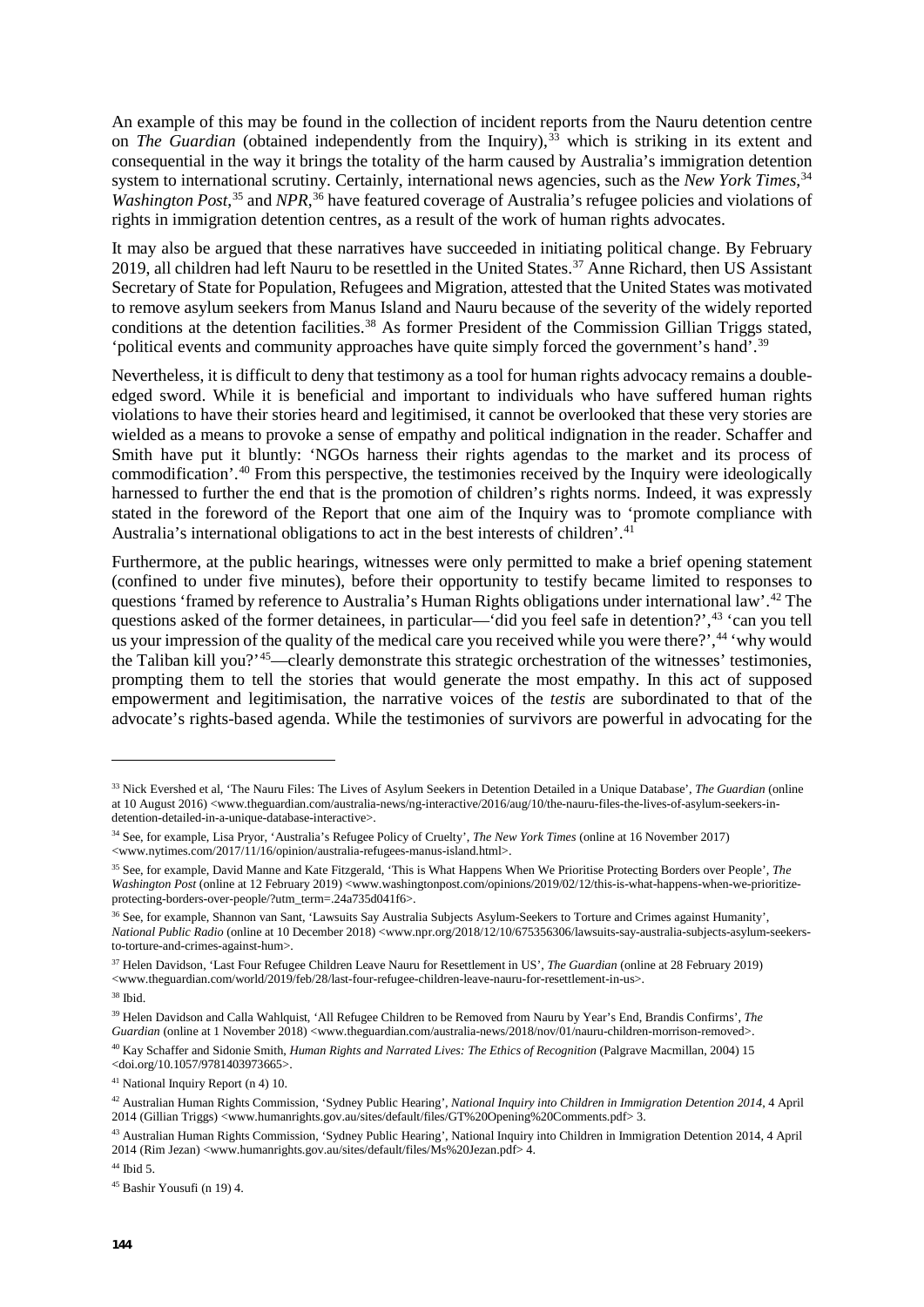rectification of rights violations, it is not the survivors themselves who possess the power that gives their narrative meaning.

### 3.3 Testimony as affective device

Perhaps the most powerful contribution of testimony to human rights practices is its affective quality, grounded by its claim to truth. Through this affective dimension, testimony connects people across boundaries through the evocation of trauma, creating 'solidarity out of difference'. [46](#page-6-0) This brings into discourse certain powerful and emotional tropes, such as the 'maternal metaphor' of the forced separation of mother from child,<sup>[47](#page-6-1)</sup> in order to 'transmit the texture of traumatic memory'<sup>[48](#page-6-2)</sup> and enable the audience to engage personally with the horrors within the Report. In doing so, testimonies of traditionally marginalised people, as expressions of suffering, effectively supplant the accounts of political authorities[.49](#page-6-3)

This affective quality is clearly palpable in quotes within the Report from mothers in detention. In July 2014, the Inquiry team became aware of incidents of self-harm by mothers of infants at the Christmas Island Detention Centre, who protested immigration authorities' refusal to relocate their families to mainland Australia.<sup>[50](#page-6-4)</sup> In an interview with the Inquiry, one husband reported:

I realised [my wife] had taken the Gillette razor and was about to cut her wrists. I hit her and she cut her arm further up instead … She broke a rigid cup and tried to harm herself … She is on no medication because she is breastfeeding. They offered a tranquiliser but she is looking after a baby.<sup>[51](#page-6-5)</sup>

Another mother commented:

There is no space for my baby, no place to put him down. There are centipedes, insects, worms in the room. Rats run through … We get out of date food. I don't want a visa, I just want somewhere safe and clean for my child. $52$ 

The graphic and vividly descriptive language of these accounts allows the reader to imagine with clarity the filthiness of the environment and the utter despair experienced by these mothers, whose anguish drove them to violence. By including these accounts in the Report, the Inquiry used the maternal figuration of hopelessness and the pathos of the suffering child to illustrate the trauma within the walls of detention centres. The goriness of the accounts—'I hit her and she cut her arm further up instead', 'I put a rope around my neck',<sup>[53](#page-6-7)</sup> 'I hit my head on the wall'<sup>[54](#page-6-8)</sup>—depict the unmitigated abjection of the mothers, who represent trauma so intolerable that survival seems pointless.

Though they cannot speak, the infants' testimonies become apparent from what the reader may glean from these accounts. Young enough to be breastfed, they cannot be put down because of the squalid nature of their environment, surviving only as extensions of their mothers. And yet, their mothers' suicidal compulsions forcibly alienate them from the comfort and security of the maternal body. The image that thus arises is profoundly affective: incredibly vulnerable infants, exposed to threats from their environment, their refugee situation, and even their own mothers. By including these accounts in the Report, the Inquiry entreats the reader with a moral obligation to act against the perpetrators of their

<span id="page-6-0"></span><sup>46</sup> McLagan (n 13) 607.

<span id="page-6-1"></span><sup>47</sup> Claire Kahane, 'Dark Mirrors: A Feminist Reflection on Holocaust Narrative and the Maternal Metaphor' in Elisabeth Bronfen and Misha Kavka (eds), *Feminist Consequences: Theory for the New Century* (Columbia University Press, 2001) 161, 164–166 <doi.org/10.7312/bron11704-007>.

<sup>48</sup> Ibid 164.

<span id="page-6-3"></span><span id="page-6-2"></span><sup>49</sup> Jan-Melissa Schramm, 'Testimony, Witnessing' in Austin Sarat, Matthew Anderson and Catherine O. Frank (eds), *Law and the Humanities: An Introduction* (Cambridge University Press, 2010) 478, 494.

<span id="page-6-4"></span><sup>50</sup> National Inquiry Report (n 4) 99.

<span id="page-6-5"></span><sup>51</sup> Ibid 100.

<span id="page-6-6"></span><sup>52</sup> Ibid 101.

<span id="page-6-7"></span><sup>53</sup> Ibid 100.

<span id="page-6-8"></span><sup>54</sup> Ibid 101.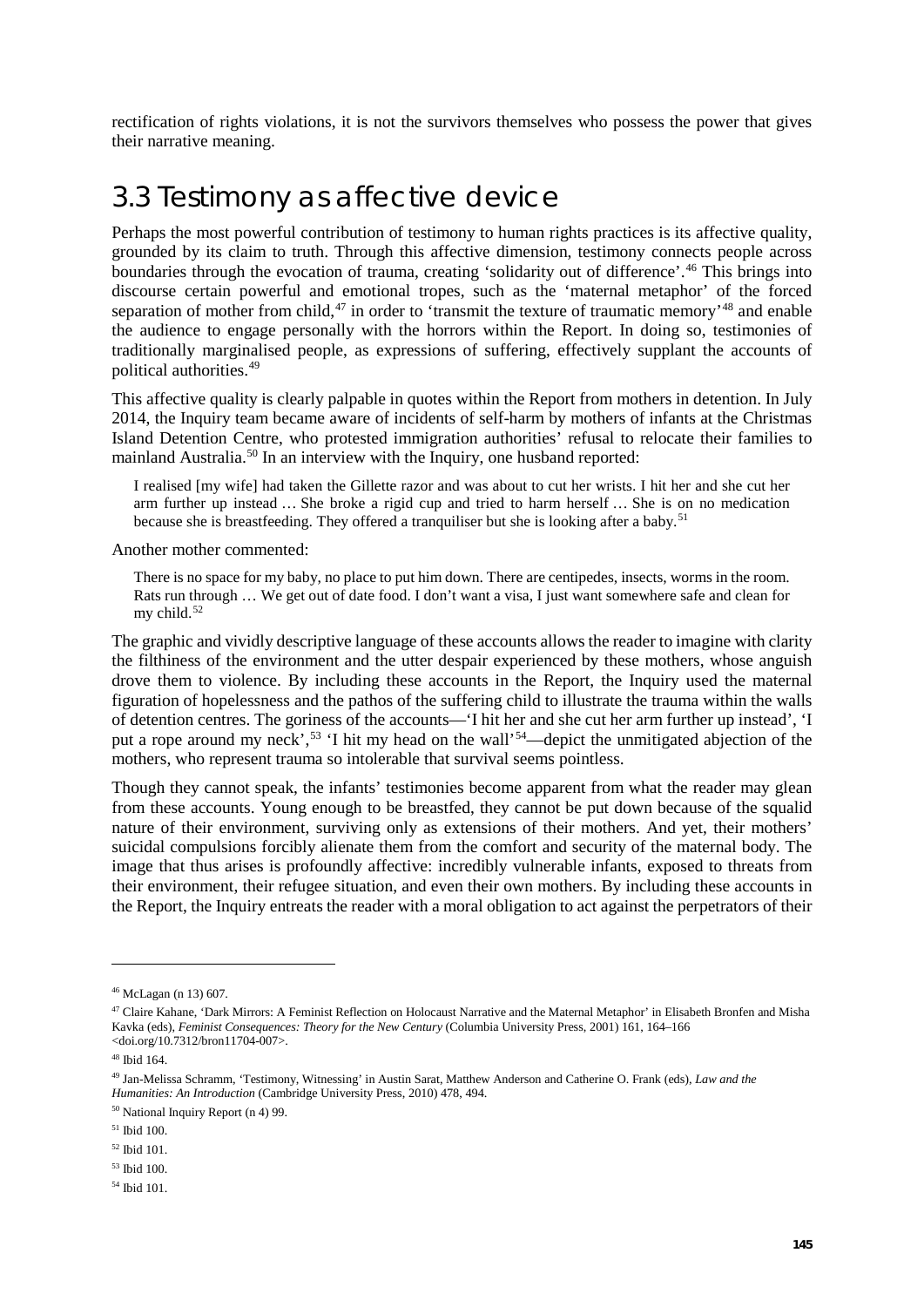suffering on their behalf.<sup>55</sup> As Stephen Hapgood argued, the image of the suffering, innocent child is 'the humanist foundation stone'<sup>56</sup> on which compassion and justice may be anchored.<sup>[57](#page-7-2)</sup> Accordingly, this affective quality at once allows these mothers and their children to be construed as victims, while also transforming them into political figures,<sup>[58](#page-7-3)</sup> capable of mobilising the public to call on authorities to adopt the Commission's recommendations.

However, as with the other roles of testimony examined in this paper, the use of testimony as an affective device also has its limits. There is no guarantee that the audience will respond with acceptance and recognition. There is always the potential for challenge, contempt, and dismissal.<sup>[59](#page-7-4)</sup> The audience may fail to identify with the witness, as personal characteristics and beliefs may obstruct identification.<sup>[60](#page-7-5)</sup> Although the maternal instinct to protect children is a universally recognised trope, negative beliefs about refugees and strong opinions on border security can take precedence over compassion. For instance, in a Lowy Institute poll in 2018, 'large numbers of immigrants and refugees coming into Australia' was viewed as a critical threat by 40 per cent of Australians, and results from polls conducted in 2013 and 2016 have indicated strong support among Australians for boat turn-backs and offshore processing. [61](#page-7-6)

Another significant practical challenge is the precedence of policy considerations among government leaders and legislators over the plight of victims of human rights violations. This can take the form of justification or denial. For example, when asked whether he understood why the mothers were asking to be moved to the mainland, then Minister for Immigration and Border Protection Scott Morrison replied:

I can't specifically understand. I have not been in that situation personally … but at the end of the day the Government has to make assessments about the broader policy environment … the policy is as it is and the policy's effectiveness is maintained by its consistency.[62](#page-7-7)

In his response, Morrison appeared to brush aside the experiences of the mothers in detention as being of less importance than the maintenance of the current border policy. He rationalised the policy of keeping mothers and children in offshore detention by implying that it was a form of deterrence; that as a result children are 'not getting on the boats anymore'. [63](#page-7-8) By doing so, he obscured the plight of the witnesses under a shroud of justification. As author and asylum seeker Behrouz Boochani commented, 'what should be a debate about people … has been deliberately poisoned to become a debate about borders and security'. [64](#page-7-9)

Denial is also common among political leaders. From Aung San Suu Kyi's refusal to acknowledge the genocide of Rohingya Muslims,<sup>65</sup> to the Chinese Government's rejection of allegations of abuses in Xinjiang detention camps,<sup>[66](#page-7-11)</sup> denial from resistant national governments has proven to be significantly

<u>.</u>

<span id="page-7-0"></span><sup>55</sup> Rosanne Kennedy, 'The Affective Work of Stolen Generations Testimony: From the Archives to the Classroom' (2004) 27(1) *Biography* 48, 50 <doi.org/10.1353/bio.2004.0035>.

<span id="page-7-1"></span><sup>56</sup> Stephen Hapgood, *The Endtimes of Human Rights* (Cornell University Press, 2013) 69.

<span id="page-7-2"></span><sup>57</sup> Ibid 71.

<span id="page-7-3"></span><sup>58</sup> Kennedy (n 32) 69.

<span id="page-7-4"></span><sup>59</sup> Schaffer and Smith (n 14) 15.

<span id="page-7-5"></span><sup>60</sup> Kennedy (n 55) 58.

<span id="page-7-6"></span><sup>61</sup> Kelsey Munro and Alex Oliver, 'Polls apart: How Australian Views Have Changed on "Boat People"', *The Interpreter* (online at 19 February 2019) <www.lowyinstitute.org/the-interpreter/polls-apart-how-australian-views-have-changed-on-boat-people>.

<span id="page-7-7"></span><sup>62</sup> Australian Human Rights Commission, 'Sydney Public Hearing', *National Inquiry into Children in Immigration Detention 2014*, 22 August 2014 (Scott Morrison) <www.humanrights.gov.au/sites/default/files/Hon%20Scott%20Morrison%20Mr%20Bowles.pdf> 33.  $63$  Ibid.

<span id="page-7-9"></span><span id="page-7-8"></span><sup>64</sup> Roza Germian and Alana Calvert, 'Australian People Not Cruel, Just "Manipulated by Government": Behrouz Boochani', *SBS* (online at 18 May 2018) <www.sbs.com.au/yourlanguage/kurdish/en/article/2018/05/18/australian-people-not-cruel-just-manipulated-governmentberouz-boochani>.

<span id="page-7-10"></span><sup>65</sup> Hannah Ellis-Petersen, 'From Peace Icon to Pariah: Aung San Suu Kyi's Fall from Grace', *The Guardian* (online at 23 November 2018) <www.theguardian.com/world/2018/nov/23/aung-san-suu-kyi-fall-from-grace-myanmar>.

<span id="page-7-11"></span><sup>66</sup> Maya Wang, '"Eradicating Ideological Viruses": China's Campaign of Repression against Xinjiang's Muslims', *Human Rights Watch* (online at 9 September 2018) <www.hrw.org/report/2018/09/09/eradicating-ideological-viruses/chinas-campaign-repression-againstxinjiangs>.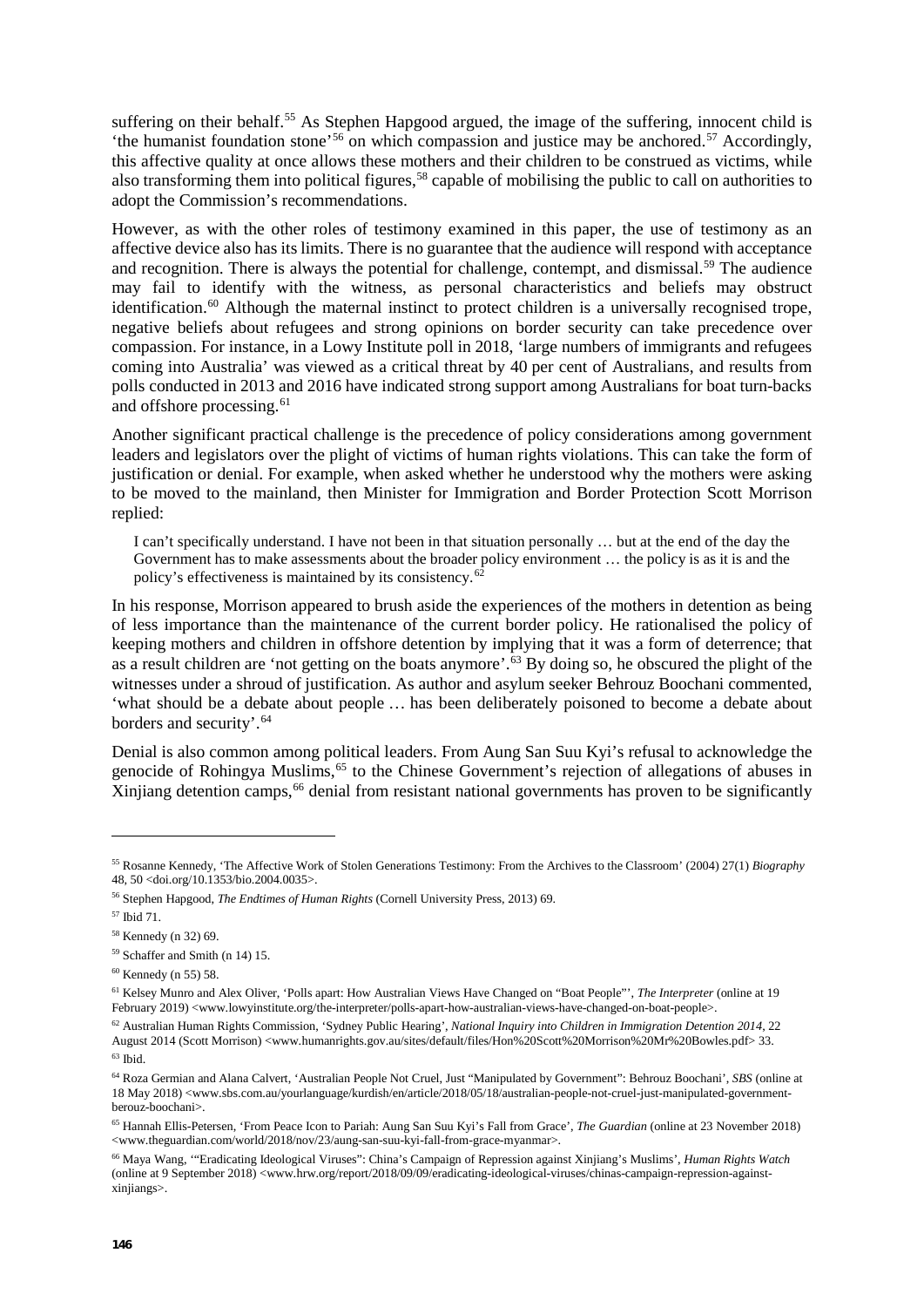limiting to the outreach potential and affective quality of human rights testimonies. In the context of offshore immigration detention, former prime minister Tony Abbott has remarked that:

health services on Nauru for boat people are much more extensive than the health services that a lot of regional towns get here in Australia … I've been there. If you like living in the tropics, it's a very, very pleasant island.

As a former political leader, his denial of the substandard quality of healthcare at offshore detention centres has the potential to invalidate witness testimonies, and depict them as false or exaggerated.<sup>[67](#page-8-0)</sup> Hence, with these limitations, even the most affective testimony may not reach a reader, nor precipitate a meaningful response.

### Conclusion

In the absence of national refugee policies that respect and uphold human rights, it is critical that the violation of such rights are recorded and defended through the Commission and other institutions. Despite its limitations, it is abundantly clear that testimony, in its evidentiary, advocative, and affective roles, was crucial in legitimising the findings of the Inquiry by granting it the value of truth. While the future of Australia's refugees remains uncertain, there is no doubt that these testimonies have sparked a movement that has already succeeded in delivering every child from Nauru. One can only hope that the voices of these witnesses continue to resonate throughout public consciousness, such that the imperative to protect the rights of refugees becomes too strong to ignore.

# Bibliography

<u>.</u>

#### Articles, books, and reports

- Australian Human Rights Commission, *The Forgotten Children: National Inquiry into Children in Immigration Detention 2014* (Australian Human Rights Commission, 2014) ('National Inquiry Report')
- Fassin, Didier, 'The Humanitarian Politics of Testimony: Subjectification through Trauma in the Israeli-Palestinian Conflict' (2008) 23(3) *Cultural Anthropology* 531 <doi.org/10.1111/j.1548-1360.2008.00017.x>
- Felman, Shoshana and Dori Laub, *Testimony: Crises of Witnessing in Literature, Psychoanalysis, and History* (Taylor & Francis, 1992)
- Hapgood, Stephen, *The Endtimes of Human Rights* (Cornell University Press, 2013)
- Hutchinson, Terry and Fiona Martin, 'Australia's Human Rights Obligations Relating to the Mental Health of Refugee Children in Detention' (2004) 27 *International Journal of Law and Psychiatry* 529 <doi.org/10.1016/j.ijlp.2004.08.005>
- Kahane, Claire, 'Dark Mirrors: A Feminist Reflection on Holocaust Narrative and the Maternal Metaphor' in Elisabeth Bronfen and Misha Kavka (eds), *Feminist Consequences: Theory for the New Century* (Columbia University Press, 2001) <doi.org/10.7312/bron11704-007>
- Kennedy, Rosanne, 'The Affective Work of Stolen Generations Testimony: From the Archives to the Classroom' (2004) 27(1) *Biography* 48 <doi.org/10.1353/bio.2004.0035>
- Kennedy, Rosanne, 'Moving Testimony: Human Rights, Palestinian Memory, and the Transnational Public Sphere' in Chiara de Cesari and Ann Rigney (eds), *Transnational Memory: Circulation, Articulation, Scales* (Walter de Gruyter GmbH & Co, 2014)
- McLagan, Meg, 'Principles, Publicity and Politics: Notes on Human Rights Media' (2003) 105(3) *American Anthropologist* 605 <doi.org/10.1525/aa.2003.105.3.605>

<span id="page-8-0"></span><sup>67</sup> Paul Karp, 'Tony Abbott Says Nauru "Pleasant" and Has Better Healthcare than Many Australian Towns', *The Guardian* (online at 29 October 2018) <www.theguardian.com/australia-news/2018/oct/29/tony-abbott-says-nauru-pleasant-and-has-better-healthcare-than-manyaustralian-towns>.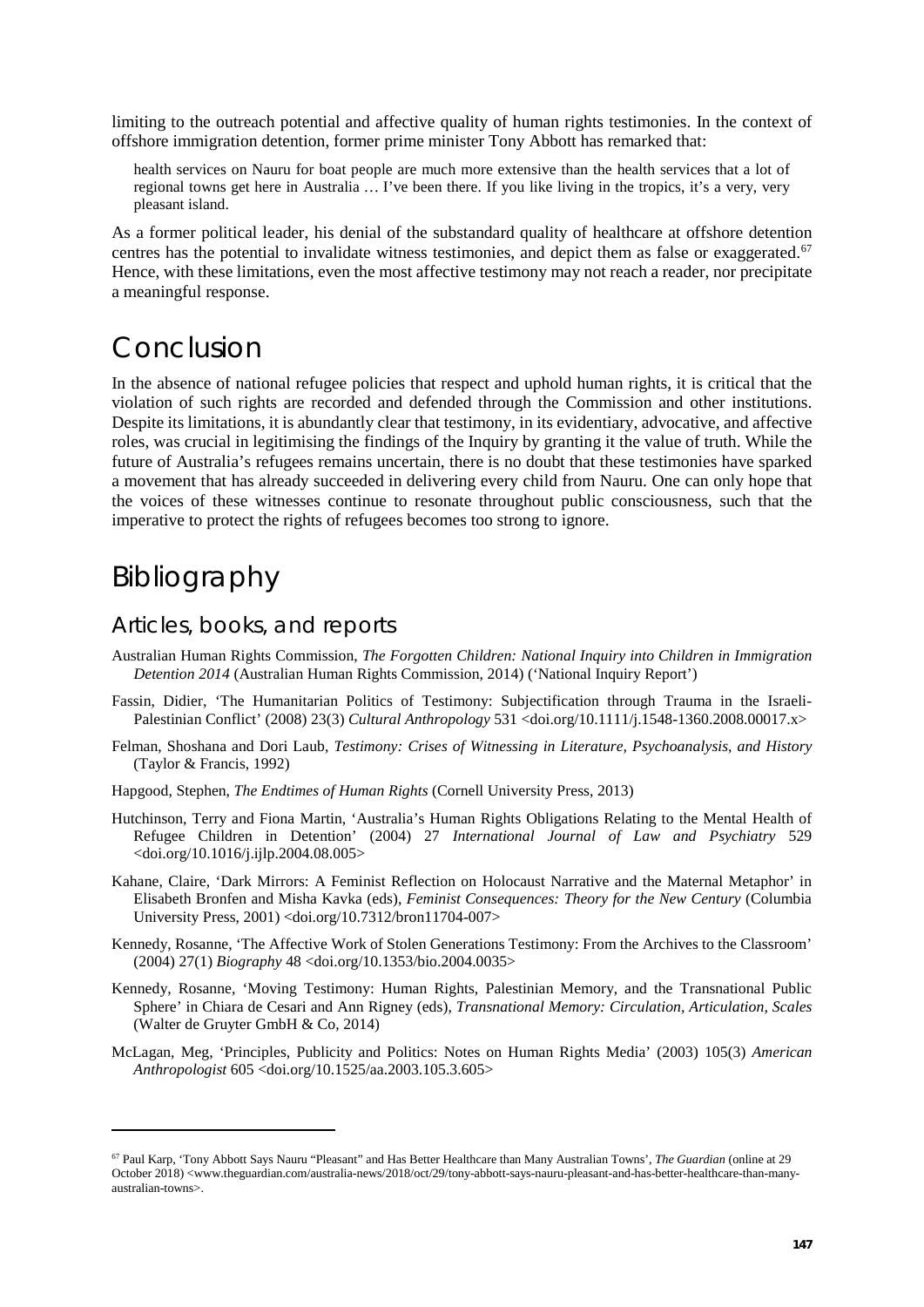- Patel, Ian, 'The Role of Testimony and Testimonial Analysis in Human Rights Advocacy and Research' (2012) 1(2) *State Crime Journal* 235
- Schaffer, Kay and Sidonie Smith, *Human Rights and Narrated Lives: The Ethics of Recognition* (Palgrave Macmillan, 2004) <doi.org/10.1057/9781403973665>
- Schaffer, Kay and Sidonie Smith, 'Venues of Storytelling: the Circulation of Testimony in Human Rights Campaigns' (2004) 1(2) *Life Writing* 3 <doi.org/10.1080/10408340308518258>
- Schramm, Jan-Melissa, 'Testimony, Witnessing' in Austin Sarat, Matthew Anderson and Catherine O. Frank (eds), *Law and the Humanities: An Introduction* (Cambridge University Press, 2010)
- Wiesel, Elie, 'The Holocaust as Literary Inspiration' in Elie Wiesel (ed), *Dimensions of the Holocaust: Lectures at Northwestern University* (Northwestern University Press, 1977)

#### News sources and Internet materials

- Davidson, Helen, 'Last Four Refugee Children Leave Nauru for Resettlement in US', *The Guardian* (online at 28 February 2019) <www.theguardian.com/world/2019/feb/28/last-four-refugee-children-leave-nauru-forresettlement-in-us>
- Davidson, Helen and Calla Wahlquist, 'All Refugee Children to be Removed from Nauru by Year's End, Brandis Confirms', *The Guardian* (online at 1 November 2018) <www.theguardian.com/australianews/2018/nov/01/nauru-children-morrison-removed>
- Ellis-Petersen, Hannah, 'From Peace Icon to Pariah: Aung San Suu Kyi's Fall from Grace', *The Guardian* (online at 23 November 2018) <www.theguardian.com/world/2018/nov/23/aung-san-suu-kyi-fall-from-gracemyanmar>
- Evershed, Nick et al, 'The Nauru Files: The Lives of Asylum Seekers in Detention Detailed in a Unique Database', *The Guardian* (online at 10 August 2016) <www.theguardian.com/australia-news/nginteractive/2016/aug/10/the-nauru-files-the-lives-of-asylum-seekers-in-detention-detailed-in-a-uniquedatabase-interactive>
- Germian, Roza and Alana Calvert, 'Australian People Not Cruel, Just "Manipulated by Government": Behrouz Boochani', *SBS* (online at 18 May 2018) <www.sbs.com.au/yourlanguage/kurdish/en/article/2018/05/18/australian-people-not-cruel-justmanipulated-government-berouz-boochani>
- Karp, Paul, 'Tony Abbott Says Nauru "Pleasant" and Has Better Healthcare than Many Australian Towns', *The Guardian* (online at 29 October 2018) <www.theguardian.com/australia-news/2018/oct/29/tony-abbott-saysnauru-pleasant-and-has-better-healthcare-than-many-australian-towns>
- Manne, David and Kate Fitzgerald, 'This is What Happens When We Prioritise Protecting Borders over People', *The Washington Post* (online at 12 February 2019) <www.washingtonpost.com/opinions/2019/02/12/this-iswhat-happens-when-we-prioritize-protecting-borders-over-people/?utm\_term=.24a735d041f6>
- Munro, Kelsey and Alex Oliver, 'Polls Apart: How Australian Views Have Changed on "Boat People"', *The Interpreter* (online at 19 February 2019) <www.lowyinstitute.org/the-interpreter/polls-apart-how-australianviews-have-changed-on-boat-people>
- Pryor, Lisa, 'Australia's Refugee Policy of Cruelty', *The New York Times* (online at 16 November 2017) <www.nytimes.com/2017/11/16/opinion/australia-refugees-manus-island.html>
- Sant, Shannon van, 'Lawsuits Say Australia Subjects Asylum-Seekers to Torture and Crimes against Humanity', *National Public Radio* (online at 10 December 2018) <www.npr.org/2018/12/10/675356306/lawsuits-sayaustralia-subjects-asylum-seekers-to-torture-and-crimes-against-hum>
- Wang, Maya, '"Eradicating Ideological Viruses": China's Campaign of Repression against Xinjiang's Muslims', *Human Rights Watch* (online at 9 September 2018) <www.hrw.org/report/2018/09/09/eradicating-ideologicalviruses/chinas-campaign-repression-against-xinjiangs>

#### **Transcripts**

Australian Human Rights Commission, 'Sydney Public Hearing', *National Inquiry into Children in Immigration Detention 2014*, 4 April 2014 (Bashir Yousufi) <www.humanrights.gov.au/sites/default/files/Mr%20Yousufi.pdf>